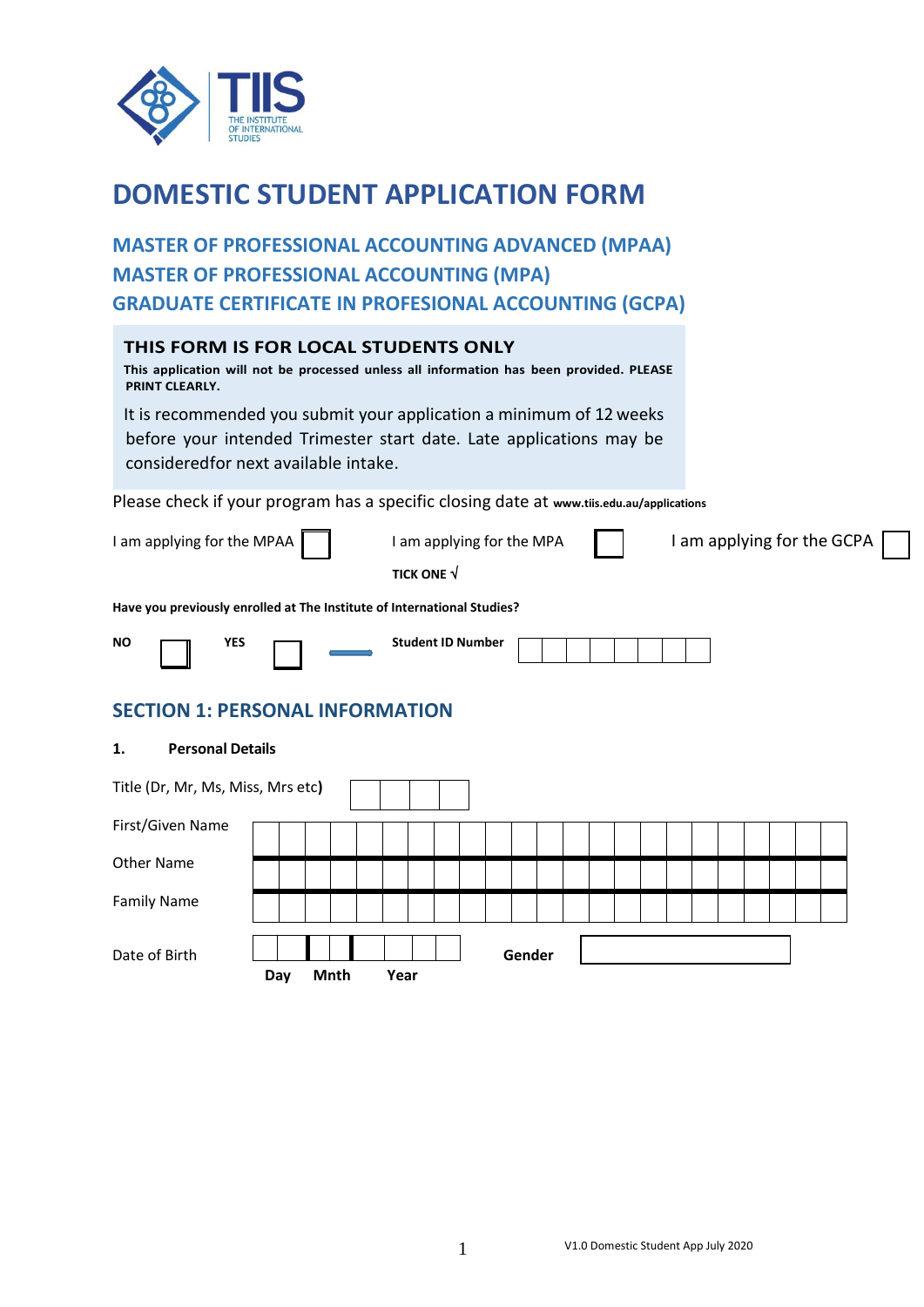

## **2. Contact Details (Home Address)**

| Number & Street      |  |           |  |  |  |                    |  |  |  |  |  |  |  |
|----------------------|--|-----------|--|--|--|--------------------|--|--|--|--|--|--|--|
|                      |  |           |  |  |  |                    |  |  |  |  |  |  |  |
| Suburb, Town, City   |  |           |  |  |  |                    |  |  |  |  |  |  |  |
| State                |  |           |  |  |  |                    |  |  |  |  |  |  |  |
| Post Code            |  |           |  |  |  |                    |  |  |  |  |  |  |  |
|                      |  |           |  |  |  |                    |  |  |  |  |  |  |  |
| Telephone            |  |           |  |  |  |                    |  |  |  |  |  |  |  |
|                      |  | Area Code |  |  |  | <b>Home Number</b> |  |  |  |  |  |  |  |
| <b>Email Address</b> |  |           |  |  |  |                    |  |  |  |  |  |  |  |

## **3. Citizenship**

Are you an Australian citizen or permanent resident?

| <b>YES</b><br><b>NO</b>                   |  |  |  |  | Use INTERNATIONAL APPLICATION Form |  |  |  |  |  |  |  |  |  |  |
|-------------------------------------------|--|--|--|--|------------------------------------|--|--|--|--|--|--|--|--|--|--|
| <b>Country of Birth</b><br>Please specify |  |  |  |  |                                    |  |  |  |  |  |  |  |  |  |  |

# **4. Program Selection**

| $\checkmark$ Tick ONE box only – I am applying for: |
|-----------------------------------------------------|
| The MPAA course                                     |
| The MPA course                                      |
| The GCPA course                                     |
| Non-award course                                    |

### **5. Intake Preference**

|      | <b>Trimester 1/January</b>   | <b>Trimester 2/May</b> | <b>Trimester 3/September</b>                         |  |
|------|------------------------------|------------------------|------------------------------------------------------|--|
| Year |                              |                        |                                                      |  |
| 6.   | How did you hear about TIIS? |                        |                                                      |  |
|      | <b>TIIS Website</b>          |                        |                                                      |  |
|      | Other Website                |                        | Name: Name:                                          |  |
|      | Friends/Relatives            |                        |                                                      |  |
|      | Advertisements               | Where?                 | <u> 1989 - Johann Stein, Amerikaansk politiker (</u> |  |
|      | Other                        | 2                      | V1.0 Domestic Student App July 2020                  |  |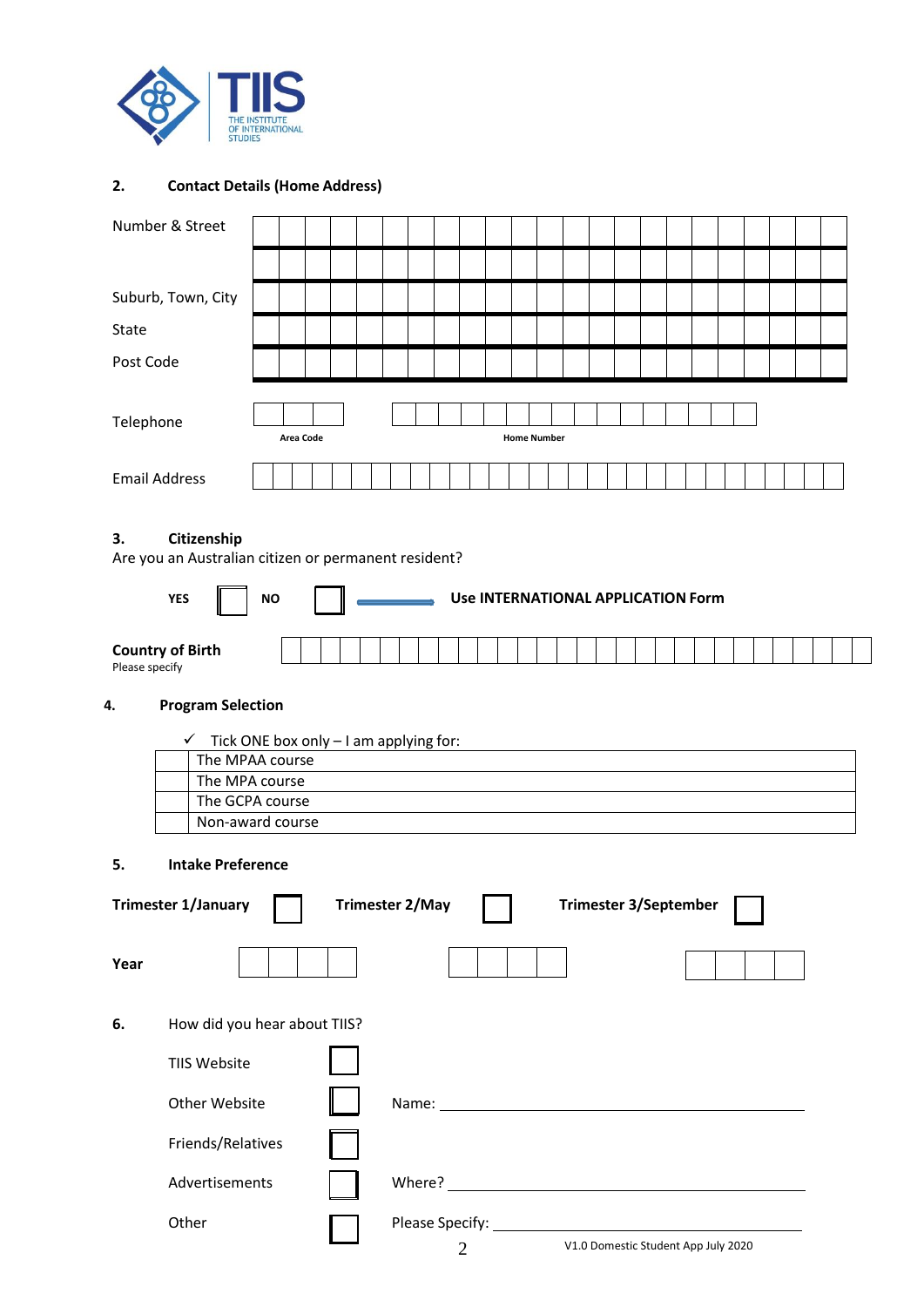

# **SECTION 2: EDUCATION**

## **7. English Proficiency**

| If yes, go to Question 7                                                                                                |  |
|-------------------------------------------------------------------------------------------------------------------------|--|
|                                                                                                                         |  |
| Did you complete secondary or tertiary study with English as the language of instruction (in Australia or<br>overseas)? |  |
| Yes<br>No                                                                                                               |  |
| Have you completed any of the following language tests in the last two years?                                           |  |
| <b>IELTS</b><br><b>TOEFL</b><br><b>iTOEFL</b><br><b>PTE</b>                                                             |  |
| Date of Test                                                                                                            |  |
| <b>Level of Achievement</b>                                                                                             |  |

## **8. Education History**

| Level of<br>Study  | Name of<br>Qualification<br>/ Program | School or<br>Institution | Country | <b>Years Attended</b> | Qualification<br>completed<br>(Yes/No/<br>Intend to<br>complete) |  |
|--------------------|---------------------------------------|--------------------------|---------|-----------------------|------------------------------------------------------------------|--|
|                    |                                       |                          |         | From<br>(Month/Year)  | To<br>(Month/Year)                                               |  |
| <b>High School</b> |                                       |                          |         |                       |                                                                  |  |
| Diploma/TAFE       |                                       |                          |         |                       |                                                                  |  |
| Undergraduate      |                                       |                          |         |                       |                                                                  |  |
| Postgraduate       |                                       |                          |         |                       |                                                                  |  |
| Other              |                                       |                          |         |                       |                                                                  |  |

## **SECTION 3: DOCUMENTATION**

All relevant and verified documentation relating to the application MUST be attached. This includes but is not limited to: record of English Proficiency Test (s) and Academic Transcript (s).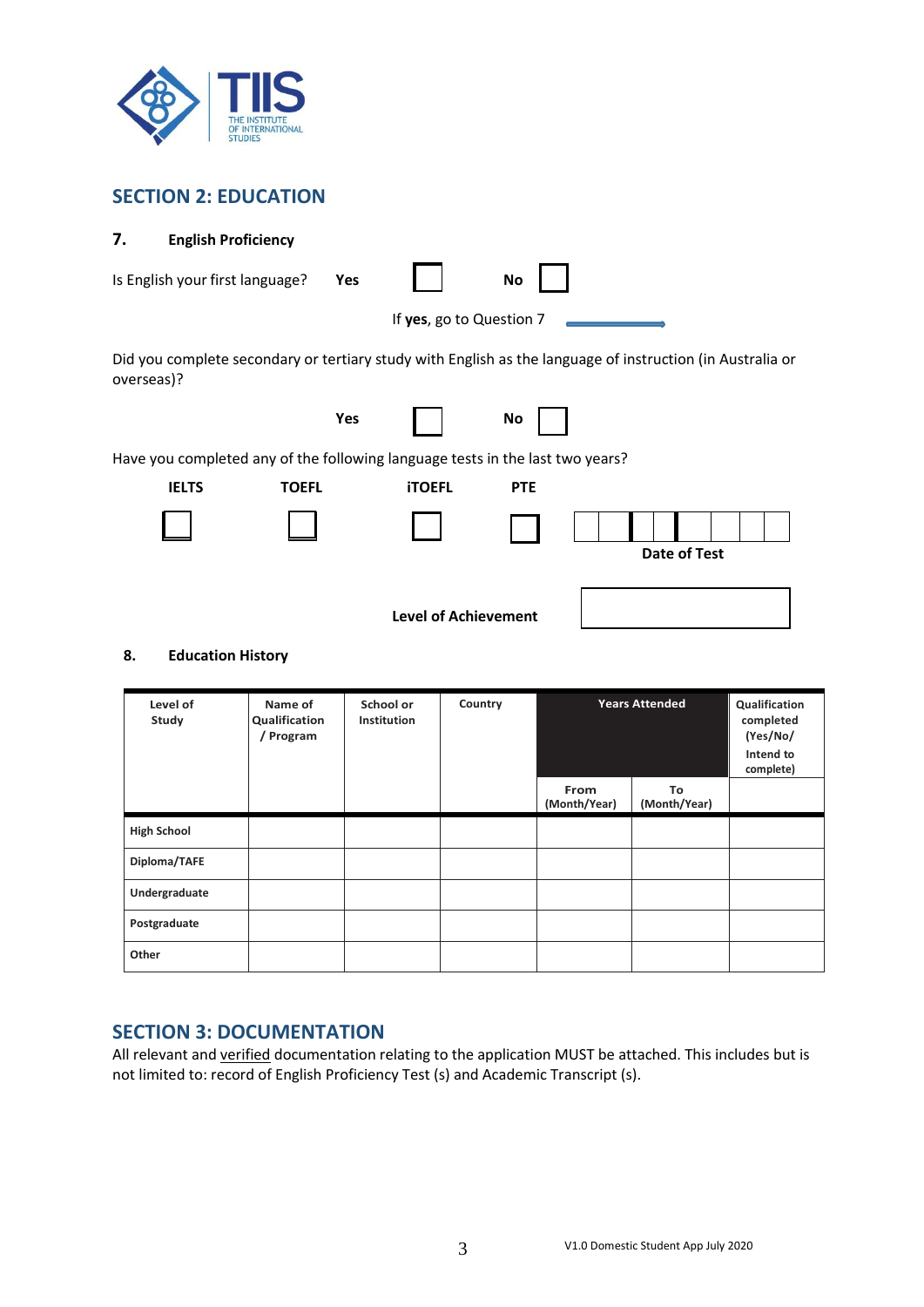

#### **Additional Information**

If you have any other information relevant to your educational qualifications, please note below. Further, if you are applying for entry into the GCPA and would like your relevant work experience considered, please indicate.

#### **9. Declaration**

I declare that the information supplied in this application is true and correct. I authorise, if necessary, *The Institute of International Studies* to seek enrolment and academic status information from any institution cited in this application.

| Name:      |  |  |  |
|------------|--|--|--|
|            |  |  |  |
| Signature: |  |  |  |
|            |  |  |  |
| Date:      |  |  |  |